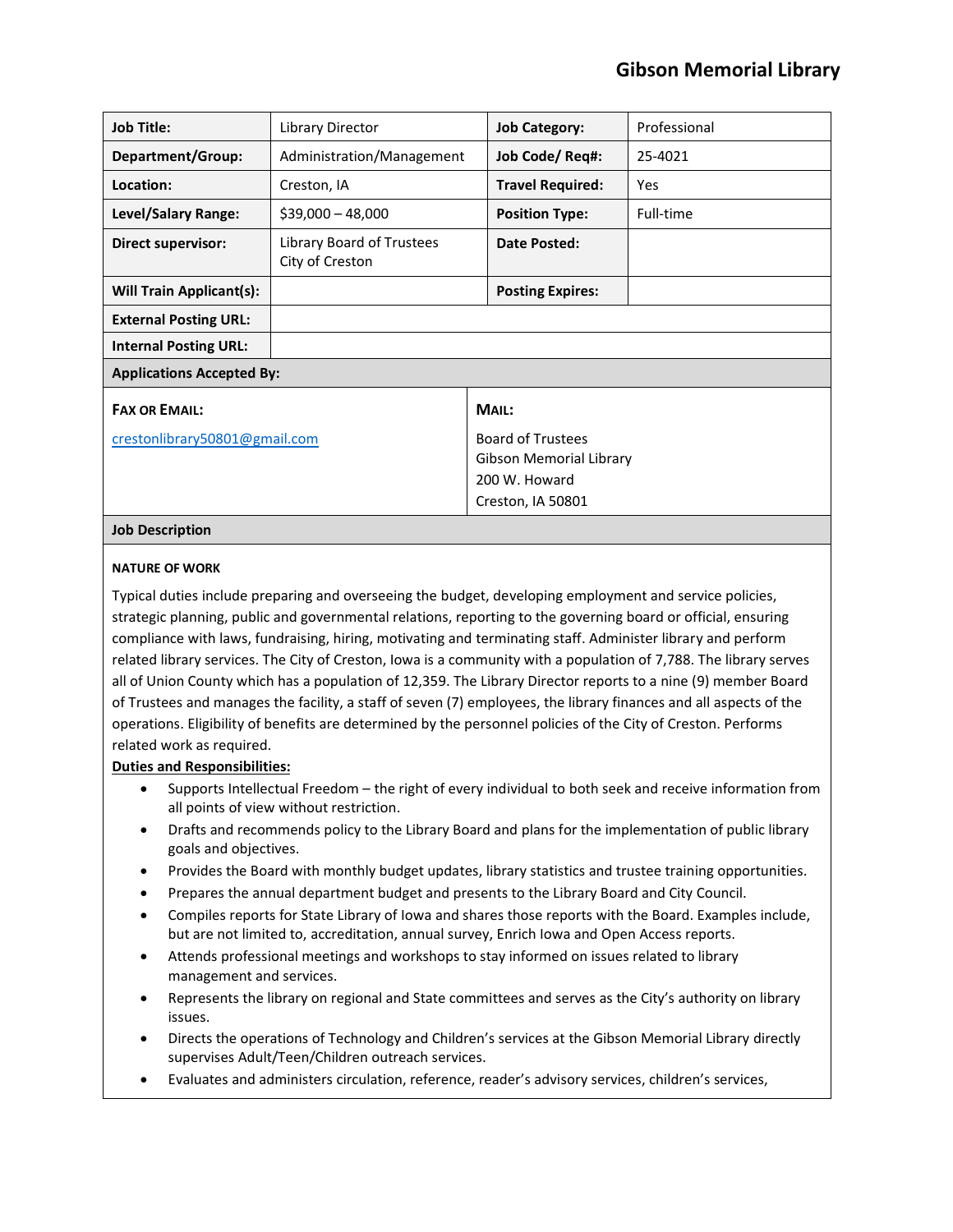community services, programming and public information.

- Directs the development and maintenance of the public library collection of books, periodicals, records, audiobooks, digital library services, library of things, and DVDs.
- Oversees the development, repair and maintenance of the library building.
- Provides staff support to the Library Board of Directors by assisting with meetings, preparing reports, and implementing policy decided by the Board.
- Prepares the annual department budget and presents/defends the budget request before the Library Board and City Council.
- Directs and controls the expenditure of departmental fund allocations within the constraints of approved budgets.
- Confers with City officials and the general public to provide information, resolve problems and complaints.
- Directs the training of library staff in technical and administrative library skills.
- Manages library correspondence and library financial operations.
- Attends professional meetings and workshops staying informed on issues related to library management and services.
- Directs and participates in personnel actions such as hiring, termination, assignment, employee appraisals, employee work schedules and labor relations.
- Represents the library on regional and state committees and serves as the City's authority on library issues.
- Seeking funding for programming and library services by writing and securing grant funding.
- Responsible for creating community partnerships with local organizations, schools and other businesses.
- Makes presentations to community groups to explain library programs and services. Receives complaints and/or special requests from patrons and community groups, providing response or conflict resolution.
- Assists in training the Library Board in conjunction with the Vice President of the Board.
- Compiles reports for Accreditation and the End-of-the-Year Survey for the State Library of Iowa.
- Greets and ensures all patrons feel welcome in the library. Ensures the circulation desk is kept neat and orderly.
- Assumes responsibility for library operations and for opening and closing the library.
- Assumes responsibility for library operations, including but not limited to, duty at the adult and children's circulation desks, telephoning reserves, handling special projects, use of the copy machine, or assisting with programming for all ages.
- Helps to establish and maintain a high level of service performance standards.
- Welcomes patrons to the library, answers reader advisory, directional and informational questions about the library; referring other questions to the appropriate staff member or director
- Demonstrates a working knowledge of library science principles and practices.
- Assists patrons with typical library procedures such as checking materials in and out, shelving and retrieving materials from the book drop and sorting of carts.
- Performs related work as required.

#### **QUALIFICATIONS AND EDUCATION REQUIREMENTS**

Director Endorsement from the State Library of Iowa, or must attain endorsement within two years of employment, and the Library Director must possess a bachelor's degree from an accredited college.

Preferred a Master of Library Science degree (MLS) or a Master of Library and Information Science (MLIS) from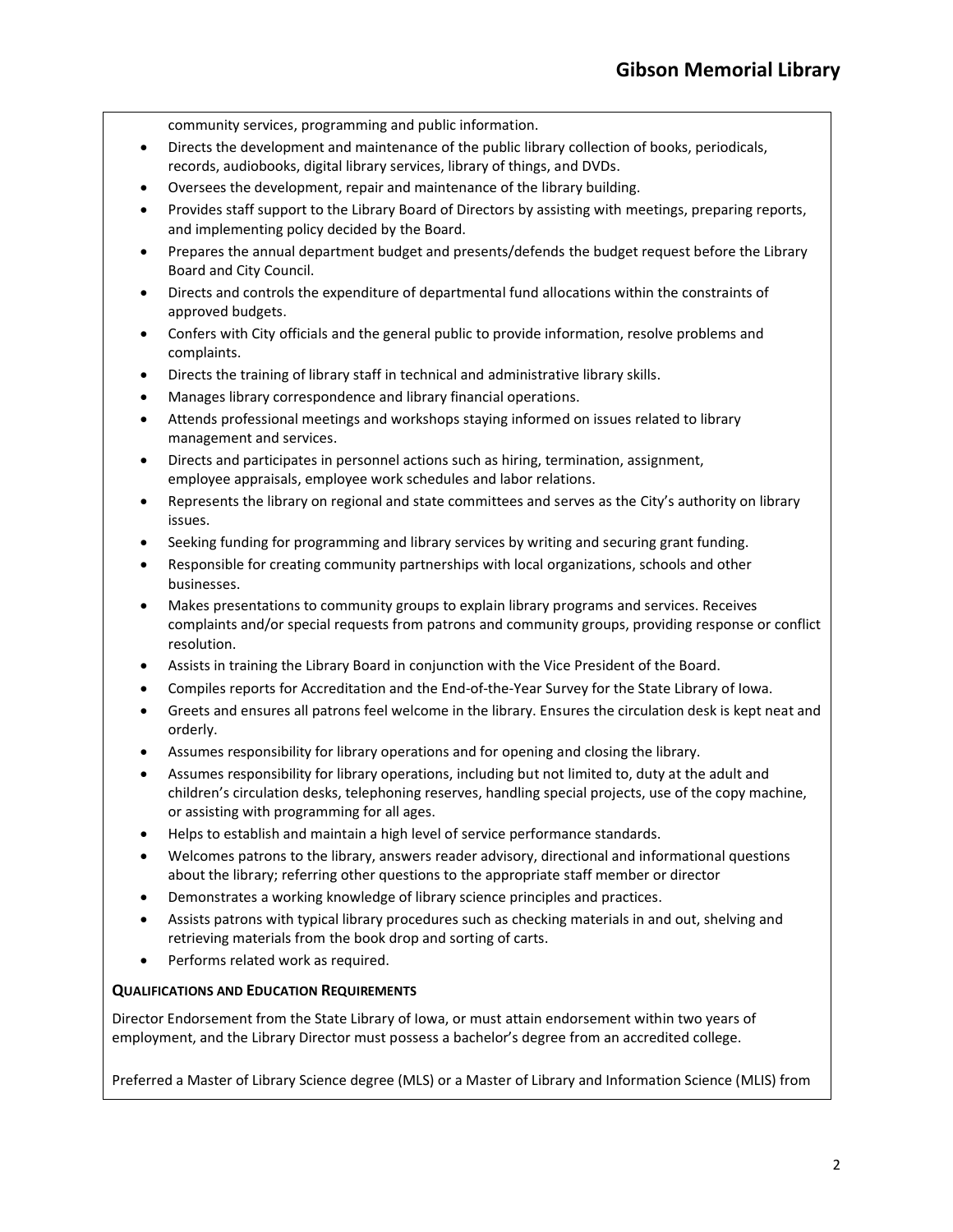an American Library Association (ALA)-accredited school.

### **PREFERRED SKILLS & ABILITIES**

- Library manager employs management techniques.
- Thorough knowledge of the principles and practices of public library functions.
- Thorough knowledge of the principles and practices of public administration as applied to public libraries.
- Thorough ability in oral and written communications.
- Thorough ability to administer the activities of public library and to supervise the work of others.
- Thorough ability to make decisions in an environment of limited resources and competing claims.
- Thorough ability to establish and maintain effective working relationships with superiors, subordinates, associates, officials of other agencies, and the general public.
- Ability to work in a pleasant and effective manner with customers, co-workers, other agencies and departments.
- Ability to assist patrons in their searches including retrieving and re-shelving all types of materials.
- Working knowledge of the alphabet and numerical library system.
- Proficient in personal computer skills including e-mail, word processing and applying for jobs online.
- Ability to read, understand and follow oral and written instructions and make decisions with established guidelines, policies and procedures.
- Ability to be creative, flexible and to prioritize tasks.
- Ability to work with a minimum level of supervision and regularly take personal initiative to execute work responsibilities.
- Ability to use independent judgement to make decisions.
- Must be able to work nights and weekends and be flexible to switch shifts when necessary.
- Must be able to work during the Summer Reading Program (June & July) and during other peak times for the library.

#### **PHYSICAL DEMANDS**

- Frequently required to walk, sit, talk and hear.
- Frequently required to use hands to handle, feel or operate objects, tools or controls and to reach with hands and arms.
- Hand-eye coordination is necessary to operate computers and various office equipment.
- Occasionally required to climb a step stool or ladder; Occasionally required to balance, stoop, kneel or crawl.
- Occasionally lift and/or move objects of 40 pounds or more.

## **ADDITIONAL NOTES**

Trains employees in library routines; prepares work schedules and assigns areas of responsibility; prepare department budget and various reports; approves expenditure of appropriations for library purposes; checks bills and employee time records; assists users in obtaining best results from the use of library facilities; prepares and makes annual report of operations for City Administrator and State Library; confers with City officials and the general public to provide information and to resolve problems or complaints; confers with agencies, other libraries, corporations and community groups in development of library programs for the City, region and state and assists in coordinating inter-library loan program efforts; directs and participates in personnel actions such hiring, termination, assignment, evaluation and labor relations; fills in at public service desk as needed; regular and punctual attendance; Selects and purchases new books and supplies; performs related work as required. Bilingualism is encouraged.